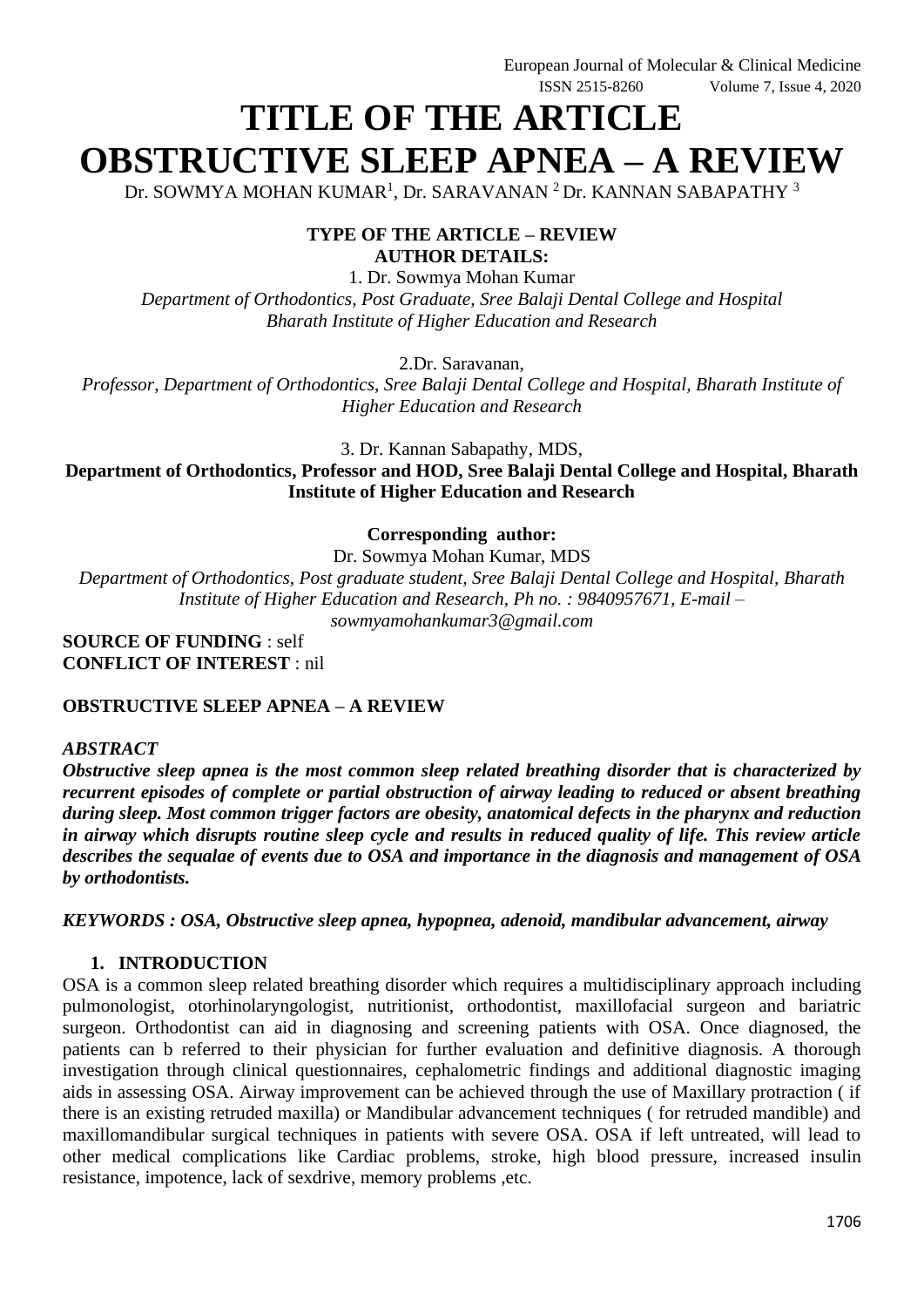ISSN 2515-8260 Volume 7, Issue 4, 2020 According to Young et Al, atleast 5 apneas and 5 hypopneas per hour of sleep with excessive daytime somnolence, with a prevalence of 4% in men and 2% in women between the ages of 30 to 60 years. Apnea is the complete cessation of breathing due to obstruction while hypopnea is partial or shallow breathing due to obstruction.

#### **2. SITE OF OBSTRUCTION :**

As the name says, OSA involves an obstruction which disrupts sleep due to occurrence of either apnes or hypopnea. There are two types of sleep pattern namely the Rapid Eye Movement(REM) and Non-Rapid Eye Movement(NREM). NREM predominates with 75% of sleep and is characterised by no eye movement with regular respiration and heart rate, while REM constitutes 25% of sleep cycle and is characterized by irregular respiration and heart rate and resembles wakefulness. Patients with OSA have more of apnea during the REM phase that results in disturbed sleep pattern characterised by hypopnea or apnea. Apnea can broadly be categorised to Central Apnea ( there is disruption in the ventilator support) or Obstructive ( Presence of obstruction in upper airway).

Thus, the site of obstruction can be:

| <b>SITE</b>        | <b>ETIOLOGY</b>                                                        |  |
|--------------------|------------------------------------------------------------------------|--|
| <b>NOSE</b>        | Deviated nasal septum, Nasal Polyps, Enlarged Adenoids                 |  |
| <b>NASOPHARYNX</b> | <b>Enlarged Adenoids</b>                                               |  |
| <b>PHARYNX</b>     | Enlarged tonsils, Enlarged Uvula/Palate, Enlarged base of<br>tongue    |  |
| <b>LARYNX</b>      | Laryngopharyngeal reflux changes with posterior<br>commisural swelling |  |
| <b>MAIN SITE</b>   | Retroglossal and retropalatal tissue                                   |  |

## **3. TYPES OF OSA**

Severity of OSA can be measured by several methods.

**AHI (Apnea–Hyponea Index)** : This index represents combined number of Apneas and Hypopneas that occur per hour of sleep. Depending on the occurrence, it can be mild ( AHI – 5-15); moderate (AHI 15-30) or severe  $(AHI > 30)$ 

| <b>TYPE</b>     | <b>AHI</b><br><b>RANGE</b> | <b>INTERPRETATION</b>                                                                                        |
|-----------------|----------------------------|--------------------------------------------------------------------------------------------------------------|
| <b>MILD</b>     | $5 - 15$                   | Involuntary sleepiness during activities that<br>require minimal attention (such as watching TV,<br>reading) |
| <b>MODERATE</b> | $15 - 30$                  | Involuntary sleepiness during activities that<br>require some attention (meetings/presentation)              |
| <b>SEVERE</b>   | > 30                       | Involuntary sleepiness during activities that<br>require more attention (talking / driving)                  |

## 4. **PATHOPHYSIOLOGY**

During wakefulness, patients with OSA appear to compensate for an anatomically compromised upper airway through protective reflexes which increase upper airway dilator muscle activity to maintain airway patency. During sleep, this muscle tonicity and reflexes that protect the pharynx from collapsing is reduced, thus predisposing to increased frequencies of apnea and hypopnea during sleep. Either during complete obstruction ( apnea) less than 20% for 10 seconds or Partial obstruction (hypopnea) greater than 30% or more results in fall in blood oxygen saturation ( characterized by gasping for breath) which results in disturbance in sleep.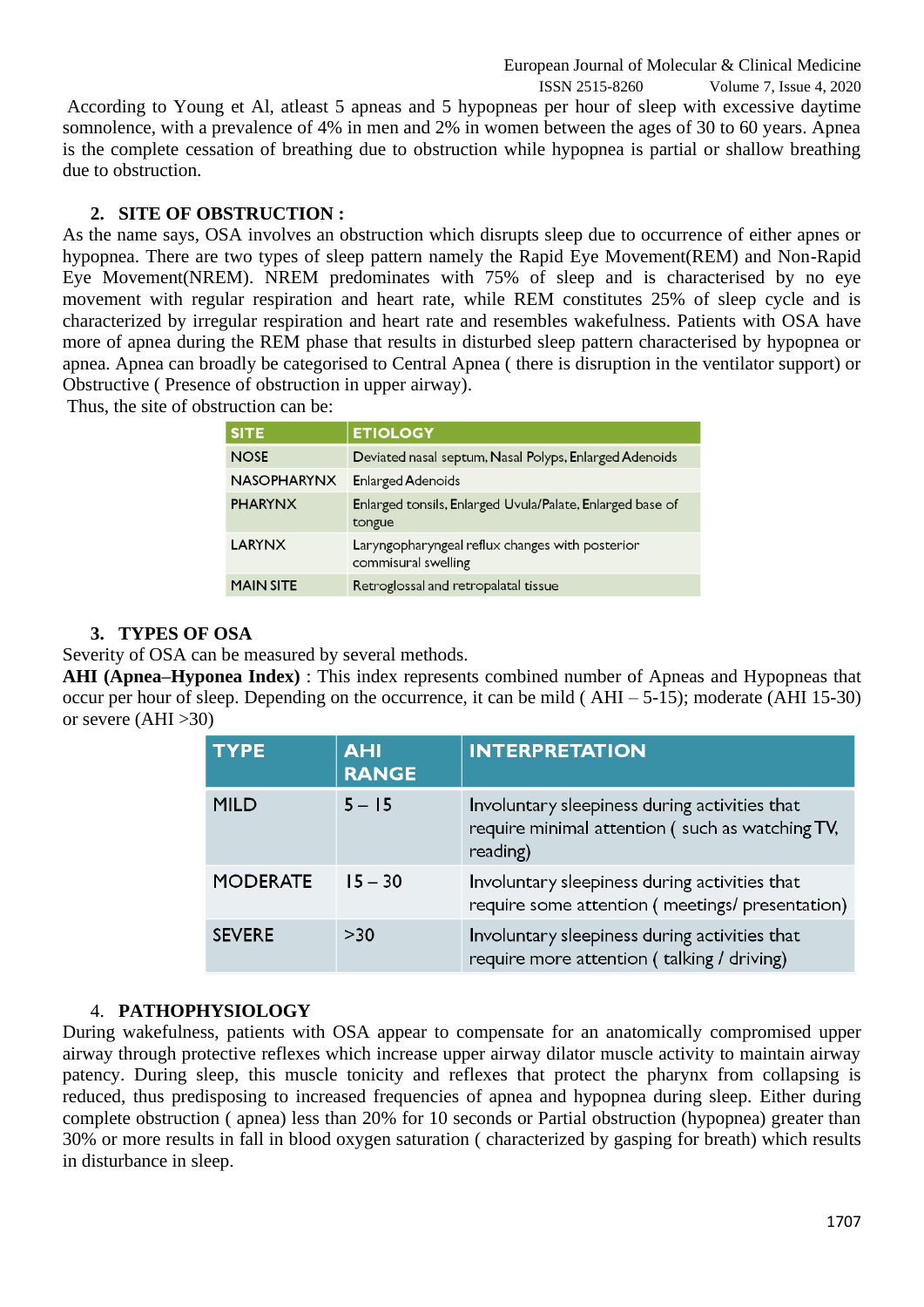ISSN 2515-8260 Volume 7, Issue 4, 2020 The sequalae for patients with OSA is an increase in breathing effort (decreased  $PO<sub>2</sub>$  and increased  $PCO<sub>2</sub>$ ) causes arousal from sleep ( due to increased UA dilator muscle activity which causes rapid UA reopening) and results in hyperventilation. The boy compensates by reducing  $PCO<sub>2</sub>$  and increasing  $PO<sub>2</sub>$ . After this phase the patient returns to sleep with next phase of hypoventilation that causes UA narrowing or collapse that increases surface forces and OSA phase repeats again.

# **5. RISK FACTORS**

It includes patients who are over weight (BMI- 25-29.9) or Obese (BMI > 30), large neck size , for men (greater than 17 inches) and for women ( circumference greater than 16 inches), children with enlarged tonsils and adenoids, endocrine disorders commonly acromegaly or hypothyroidism, smokers, drugs such as sedatives, nocturnal stuffiness due to abnormal morphology or rhinitis.

# **6. CLINICAL PRESENTATION**

There are variations in the clinical features between adults and children.

In adults, there is sleeplessness during nights, physically restless sleep and insomnia, morning dry mouth or sore throat as a result of mouth breathing, morning headache and confusion (due to increased CO2 levels) and night sweats due to increased work load for breathing.

In children, there might be behavioural problems, below expected performance in school, sleepiness during the day is less common but rather there is a tendency for hyperactivity.

Dental findings includes a possibility of retrognathic maxilla and / or retrognathic mandible, extended cervical posture with head tilted upwards, enlarged tongue, elongated soft palate and deviated nasal septum.

# **7. DIAGNOSIS**

Diagnosis should follow a systematic procedure that includes history, clinical examination and routine screening methods.

History and clinical features includes positive signs and symptoms of snoring, restless sleep, observed apnea, reports of nocturnal gasping, choking, observed sleepiness, presence of comorbidities like hypertension, diabetes, hypothyroidism, increased BMI (>30) and increased neck circumference.

SCREENING METHODS can be in the form of questionnaires ( Berlin questionnaire, Sleep Disorder questionnaire, STOPBANG questionnaire, Kushida Index, Apnea Prediction Score, Friendman Classification, Modified mallampati Score).

A: **BERLIN QUESTIONNAIRE<sup>1</sup> :** It includes two categories of questions regarding occurrence of snoring, its frequency, any cessation of breathing. If the scoring concludes with 1 or no categories, the possibility of OSA is low while if the scoring is more than 2 categories, there is high risk of OSA. Category 3 is BMI greater than 30 kg/m<sup>2</sup>. A note of this is made separately.

## **B: STOPBANG QUESTIONNAIRE<sup>2</sup> :**

Introduced by Chung Frances in 2008, It has high sensitivity to diagnose the patients with moderate to severe OSA. High risk is obsereved when there are 3 or more symptoms related.

The questionnaire includes:

- S : snoring
- T : tiredness
- O : observed events
- P : blood pressure
- B : BMI >35
- $A: Age > 50$
- N : Neck circumference >15.7 inches
- G : gender male predilection

## **C: EPSWORTH SLEEPINESS SCALE3**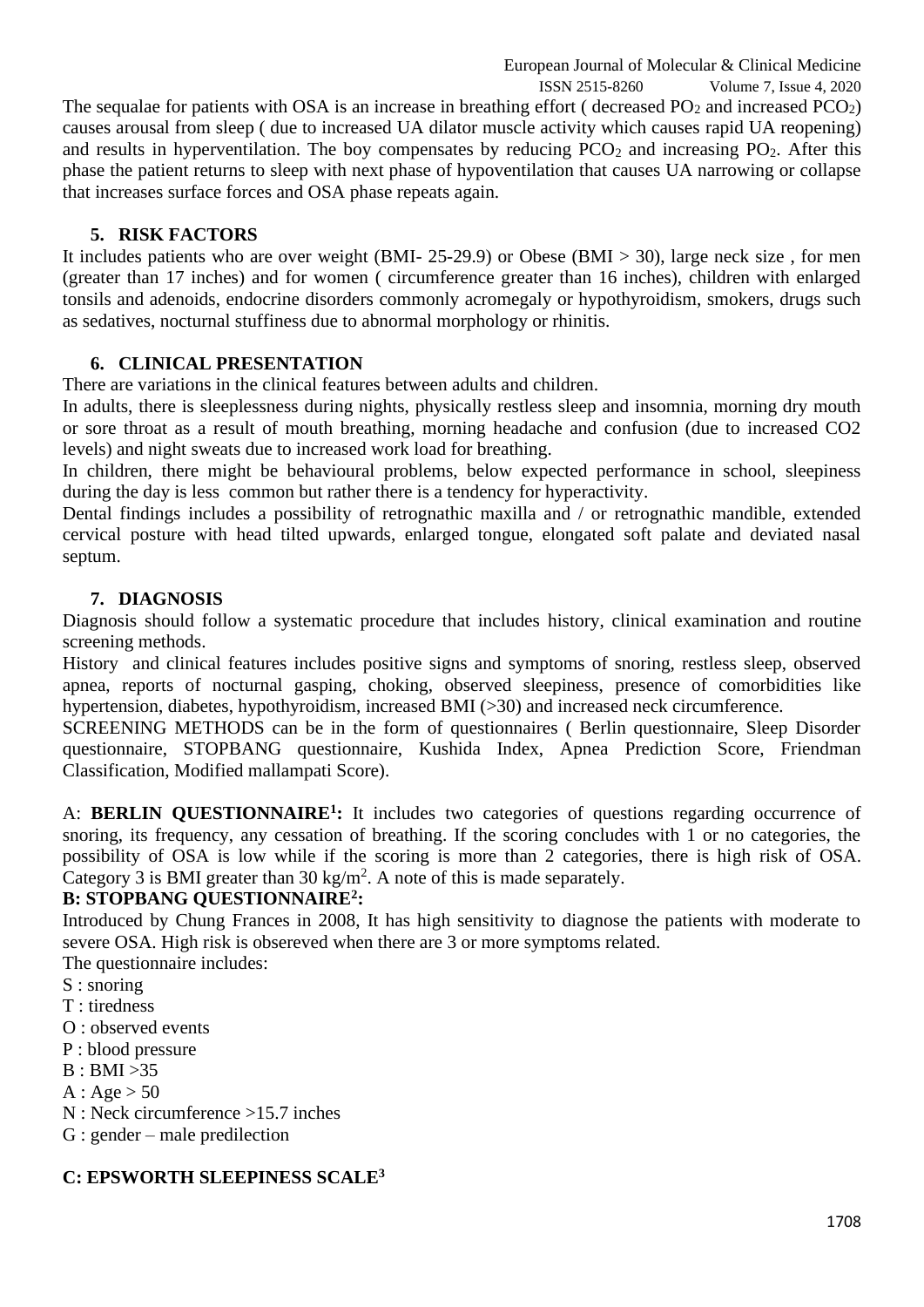ISSN 2515-8260 Volume 7, Issue 4, 2020

Given by Murray Johns In 1991 which is used to assess day time sleepiness. It does not diagnose sever OSA cases. There are 8 social circumstances and rated using a 4 point scale. The interpretation is less than 10 is considered normal, greater than 12 is considered with sleep disorder and a maximum score of 24 signifies definite OSA.

The 8 social circumstances include:

- 1. sitting and reading
- 2. watching TV
- 3. Sitting inactive at public place
- 4. As a passenger in a car for hours without break
- 5. Lying down to take rest in the afternoon when circumstance permit
- 6. Sitting and talking to someone
- 7. Sitting quietly after lunch
- 8. In a car stopped in traffic for few minutes.

## **D: CEPHALOMETRIC ANALYSIS<sup>4</sup>**

As mentioned in McNamara 1984, upper and lower pharynx dimension can be measured to assess upper and lower airway width. Upper Pharynx width is measured from a point from posterior outline of the soft palate to the closest point on the posterior pharyngeal wall and has a normal range of 14.4- 20.4 mm. The lower pharyngeal width is measured from a point formed by the intersection of the tongue and inferior border of the mandible to the closest point on the posterior pharyngeal wall and it has a normal range of 10-14mm in females and 10-17mm in males. The width remains stable and does not change with age. Other regions that can be assessed include retrognathic maxilla and/ or mandible, Large ANB, extended cervical posture, inferiorly placed hyoid bone.

## **E: COMPUTED TOMOGRAPHY<sup>5</sup>**

According to Carlos et Al, Journal of Brasileiro de Pneumonologia, CT can be used as an investigation on imaging patients with OSA. The axial slices are used to assess for increased soft tissue \*fat, muscle, lymphoid tissue) volume in oropharyngeal region.

## **F: MAGNETIC RESONANCE IMAGING<sup>6</sup>**

MRI is a non invasive technique that provides accurate resolution and image quality of soft tissue on the neck. It may contribute to understanding of the mechanism of apnea by providing excellent resolution of upper airway and soft tissue including adipose tissue. It allows imaging in the axial, sagittal and coronal planes and does not subject the patients to radiation.

#### **G: FRIEDMAN CLASSIFICATION<sup>7</sup>**

It was given by Dr. Michael Friedman in 1999 which determines tonsil size, MMP score and BMI index and correlates it to OSA.

Tonsil size is given a scoring of:

0 : when it has been removed surgically

- 1: hidden within tonsil pillars
- 2: extending to the pillars
- 3: extending beyond the pillars
- 4: extends to the midline

MMP scoring ( given in 1983):

It is subdivided into:

I : Soft palate, fauces, uvula and pillars are visible

II : Soft palate, fauces and uvula are visible

III : Soft palate, fauces and base of uvula is visible

IV : soft palate is not visible

When there is a point increase in MMP, the OSA chances increases by more than twofold. MMP increases during pregnancy.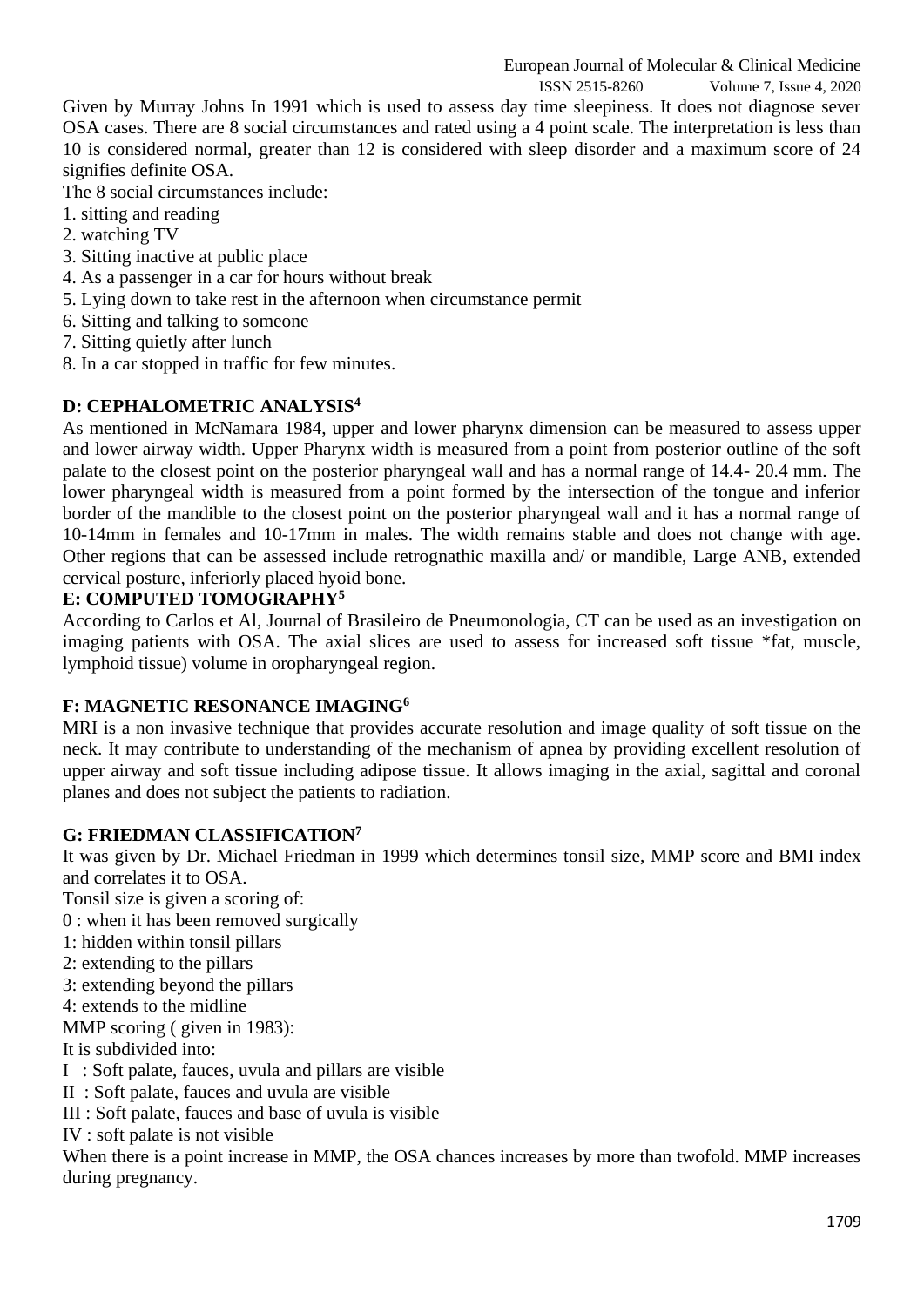#### H: **OBJECTIVE TESTING**

It includes polysomnography and role of oximetry in diagnosing OSA.

#### **8. POLYSOMNOGRAPHY**

It refers to a systematic process that is concerned with sleep study. It utilizes a minimum of 12 channels of recording that include EEG (electroencephalogram). EOG (electrooculogram), EMG ( Electromyogram), oronasal airflow, chest wall effort, body position, snore microphone, ECG and oxyhemoglobin saturation. Advantages of PSG include sleep staging and the recording of arousal, but there can be considerable interobserver variability in the scoring of arousal.

#### **9. ROLE OF OXIMETRY**

It is one of the simplest method of evaluating suspected OSAS by recording of SaO2 during sleep. It is often sufficient to diagnose severe cases of OSA due to their characteristic pattern of repetitive desaturation but cannot detect hypopnea or mild cases.

#### **10. MANAGEMENT**

In dental practice, the patients can be broadly categorised as a growing or non growing individual and according to the AHI, they can b either mild, moderate or severe.

|                 | <b>GROWING</b><br><b>INDIVIDUAL</b>                                                                               | <b>NON-GROWING</b><br><b>INDIVIDUAL</b>                                                                          |
|-----------------|-------------------------------------------------------------------------------------------------------------------|------------------------------------------------------------------------------------------------------------------|
| <b>MILD</b>     | <b>BEHAVIORAL</b><br><b>MODIFICATION/</b><br><b>MEDICATION/POSITIVE</b><br>AIRWAY THERAPY or<br><b>APPLIANCES</b> | <b>BEHAVIORAL</b><br><b>MODIFICATION</b><br><b>MEDICATION/POSITIVE</b><br>AIRWAY THERAPY or<br><b>APPLIANCES</b> |
| <b>MODERATE</b> | <b>APPLIANCES</b>                                                                                                 | <b>APPLIANCES</b>                                                                                                |
| <b>SEVERE</b>   | <b>SURGICAL</b><br><b>CORRECTION</b>                                                                              | <b>SURGICAL</b><br><b>CORRECTION</b>                                                                             |

#### **1. LIFESTYLE MODIFICATON:**

It is an adjunctive therapy which advises loss of weight to a MI of 25 kg/m<sup>2</sup> or less, exercise, positional therapy during sleep, i.e. non supine position, avoidance of alcohol and sedatives before sleep.

#### **2. MEDICATIONS:**

Correction of underlying morbidity is done. Thyroid hormone supplements are given which shows a significant correction of apnea if hypothyroidism/ hyperthyroidism is the underlying cause. Controlling of blood glucose level gives best to moderate effect in controlling diagnosed OSA. OPIOID antagonist and nicotine improves oxygenation but is not used clinically as they are short acting and disrupt sleep cycle. Acetazolamide produces metabolic acidosis, stimulates ventilator control which is helpful in periodic breathing patients. Tricyclic antidepressants increases upper airway neuromuscular activity, decreases REM sleep for mild apnea patients who do not tolerate CPAP or oral appliances.

## **3. POSITIVE AIRWAY PRESSURE THERAPY:**

It includes CPAP, Autotritation, Bi-level Positive Airway Pressure

## **Continous Positive Airway Pressure Therapy (CPAP)**

CPAP is administered at bedtime as a nasal or facial mask held in place around the patient's head.The mask is connected to a small air compressor which sends air under pressure through the tube into the mask,(imparts positive pressure to the upper airways) and "splints" the upper airway open and keeps it from collapsing in the deeper stages of REM sleep.

#### **Autotritation:**

Autotitration devices are designed to provide the minimum necessary pressure at any given time and change that pressure as the needs of the patient change. The Auto Set acts by monitoring the patient's inspiratory flow-time curve.

## **Bi-Level Positive Airway Pressure (BiPAP):**

The air pressure required to prevent respiratory obstruction is typically less on expiration than on inspiration. The bi-level positive airway pressure machines are designed to sense when the patient is inhaling and exhaling and to reduce the pressure to a pre-set level on exhalation which aids in efficient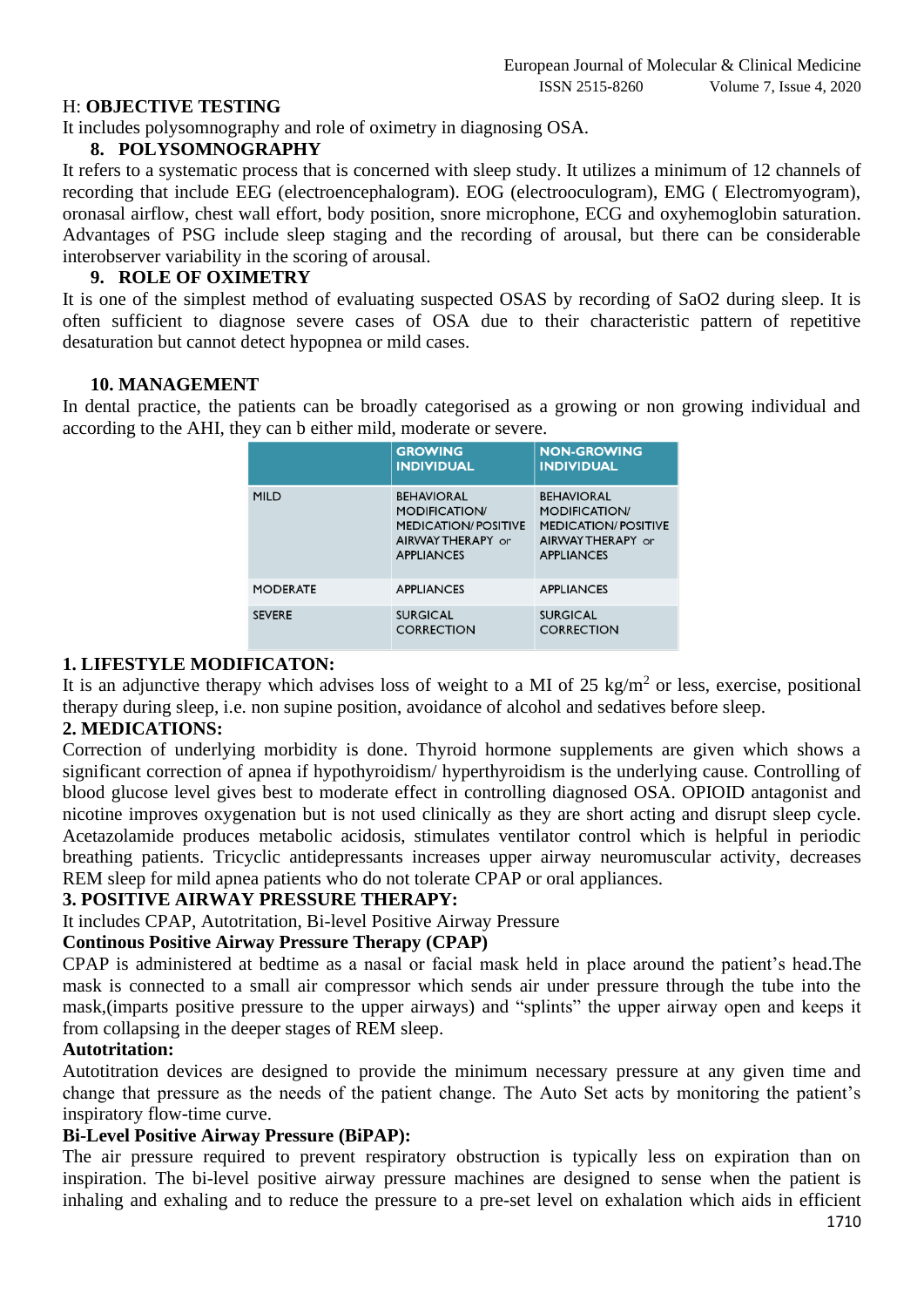ISSN 2515-8260 Volume 7, Issue 4, 2020

functioning of the lungs. Bi-level positive airway pressure machines usually are used when the patient does not tolerate CPAP or when the patient has more than one respiratory disorder.

# **4. ORAL APPLIANCES:**

They are not the primary choice of treatment and can be used in mild to moderate OSA patients. The basic mode of function of these oral appliances are that they are used only during sleep, reposition the lower jaw, tongue, soft palate or uvula and maintain an open and unobstructed airway. It protrudes the mandible and tongue forwards and prevents upper airway from collapse during sleep.

| <b>ORAL APPLIANCES</b>                              |                                                                                                                                                                                                                                                                                                                                                                                                                                      |                                                                           |  |
|-----------------------------------------------------|--------------------------------------------------------------------------------------------------------------------------------------------------------------------------------------------------------------------------------------------------------------------------------------------------------------------------------------------------------------------------------------------------------------------------------------|---------------------------------------------------------------------------|--|
| <b>TONGUE</b><br><b>RETAINING</b><br><b>DEVICES</b> | <b>MANDIBULAR ADVANCEMENT APPLIANCES</b><br>A: KLEARAWAY<br><b>B: ELASTIC MANDIBULAR ADVANCEMENT</b><br><b>APPLIANCE</b><br>C: ORAL NASAL AIRWAY SYSTEM<br><b>D:ADJUSTABLE THERASNORE</b><br><b>E:SOMNOMED</b><br><b>F: ADJUSTABLE PM POSITIONER</b><br><b>G: ORAL POSITIVE AIR PRESSURE</b><br>H: THE TAP-THRONTON ADJUSTBLE POSITIONER<br><b>I: KARWETZSKY U CLASP ACTIVATOR</b><br><b>I: HERBST MANDIBULAR ADVANCEMENT SPLINT</b> | <b>SOFT PALATE</b><br><b>UVULA</b><br><b>LIFTING</b><br><b>APPLIANCES</b> |  |

# **INDICATIONS FOR ORAL APPLIANCES:**

- Mild to moderate OSA and patients who do not exceed 125%-150% of their ideal body weight.
- Retrognathia
- Patients who do not agree for surgery.
- Patients who are medically compromised, or elderly or who cannot afford surgery.
- Patients who are non-compliant with CPAP.
- Patients who are mouth breathers or nose breathers
- As a diagnostic tool prior to maxillo-facial surgery

# **11. CONTRAINDICATIONS:**

- Severe periodontal disease
- Existing temporomandibular joint disease (arthritis etc.)
- Painful masseter muscles
- Incomplete dentition which compromises retention of the appliance
- Atrophic edentulous ridges as evidenced by poor denture retention
- Severe hypoxemia
- Severe OSA
- Growing children

# **1. TONGUE RETAINING DEVICES:**

Tongue-retaining devices were first described in 1982. They consist of a hollow bulb supported by trays that fit over the maxillary and mandibular teeth or edentulous ridges. The patient projects the tip of the tongue into a hollow bulb, thereby creating a suction which retains the tongue in an anterior position.

# **2. MANDIBULAR ADVANCEMENT DEVICES(MAD):**

It was first described by Robin in 1934. In general, MAD consist of firm fitting trays that fit over the maxillary and mandibular teeth. They can be either adjustable or fixed in position. Adjustable appliances are preferred as they can be adjusted in anteroposterior direction until an acceptable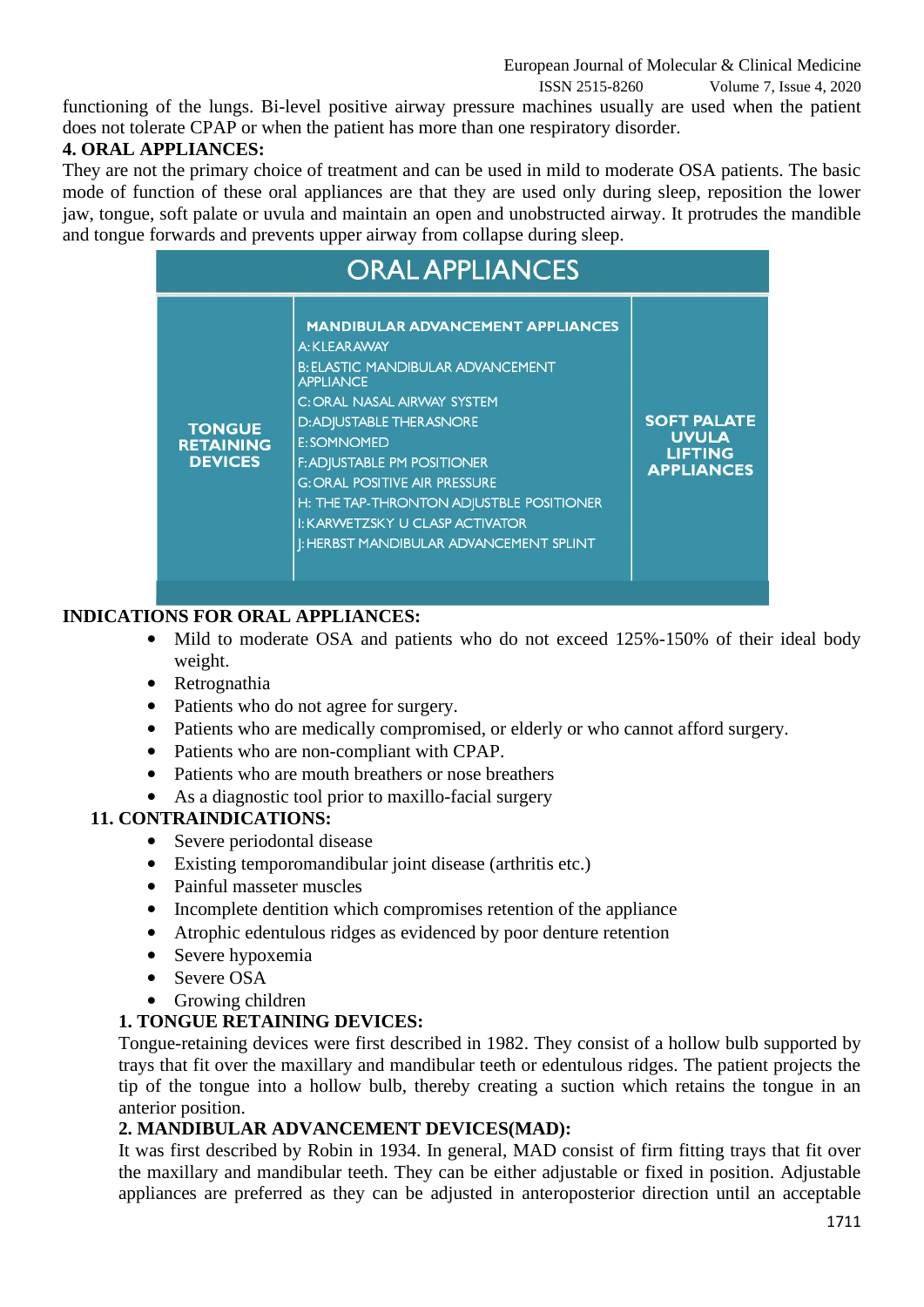## **12. SURGICAL PROCEDURES:**

They are used in sever OSA patients who do not respond to lifestyle modification, CPAP, or oral appliances. Some of the common procedures include uvulopalatopharyngoplasty (involves the removal of part of the soft palate, uvula and redundant peripharyngeal tissues), maxillomandibular surgery comprising of orthognathic surgery or distraction osteogenesis (LeFort I osteotomy of the maxilla and Sagittal split advancement of the mandible which advances the soft tissue of the tongue and palate thereby opening the airway), or hyoid suspensions ( advances the tongue base and epiglottis forward which is done through two horizontal incisions on a skin crease in the upper neck by detaching 2 tendons on the upper surface of the hyoid bone and securing it on the thyroid cartilage).

## **FEW STUDIES THAT SHOW IMPROVEMENT IN AIRWAY:**

1. According to Tomonori Iwasaki et  $Al^8$ , A study on the improvement of nasal airway ventilation after rapid maxillary expansion evaluated with computational fluid dynamics, concludes that out of 18 patients, 12 patients showed significant decrease in nasal airway pressure after treatment with RME. The use of RME increases nasal cavity width by 2.73mm ( transverse increase in nasal floor corresponds to  $1/3<sup>rd</sup>$  the amount of maxillary expansion). The changes are measured at intermolar width and nasal airway. Computational fluid dynamics were used to assess nasal airway change with use of RME.

2. According to Chandrakant et  $Al^9$ , a study to assess the three-dimensional upper airway changes with mandibular advancement device in patients with obstructive sleep apnea concludes that MAD increases mean upper pharyngeal airway volume and the increase in volume appeared to be related to oxygen saturation.

3. According to MingLi Xiang et  $Al^{10}$ , a systematic review on changes in airway dimensions following functional appliances in growing patients with skeletal class II malocclusion, shows that early treatment with functional appliances can enlarge the upper airway dimensions specifically in the oropharyngeal region, in growing subjects with skeletal Class II malocclusion. Though recent articles say that functional appliance do not increase mandibular length but significant improvement in SNB reduces severity of OSA.

#### **13. CONSEQUENCES**

Early diagnosis and management of OSA is required to prevent unnecessary complications like congestive cardiac failure, stroke, high blood pressure, increased insulin resistance (even in non-diabetic patients), Impotence and lack of sex drive, Memory problems, etc.

## **ROLE OF ORTHODONTIST IN OSA<sup>11</sup>**

According to Rolf G Behrents et Al, AJ0DO, a study on obstructive sleeo anea and orthodontics : An American Association of Orthodontist White Paper discusses on the prevalence, symptoms, diagnosis, significance , role of orthodontist and management and Goals for assessing the final outcome.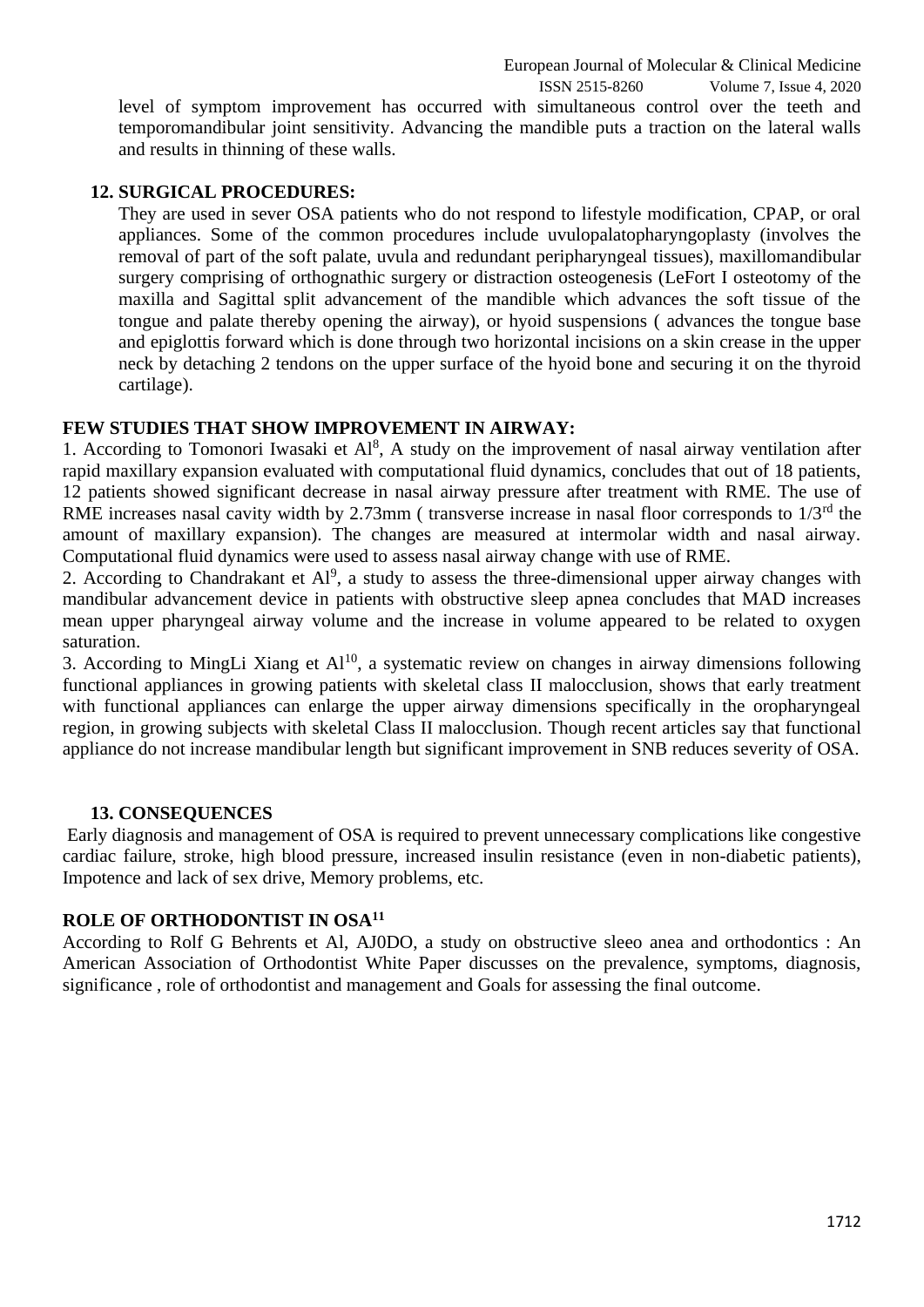ISSN 2515-8260 Volume 7, Issue 4, 2020

| <b>CRITERIA</b>      | <b>INTERPRETATION</b>                                                                                                                                                                                                                   |  |
|----------------------|-----------------------------------------------------------------------------------------------------------------------------------------------------------------------------------------------------------------------------------------|--|
| <b>PREVALENCE</b>    | 14% in men, 5% in women                                                                                                                                                                                                                 |  |
| <b>SYMPTOMS</b>      | h/o snoring gasping for breath, pauses in breathing, morning headache, comorbidities (diabetes, obesity,<br>hypothyroidism)                                                                                                             |  |
| <b>DIAGNOSIS</b>     | PSG(sleep study), clinical examination, cephalometric parameters, questionnaire                                                                                                                                                         |  |
| <b>SIGNIFICANCE</b>  | chronic intermittent hypoxemia, heightened inflammation, endo thelial damage - Coronary Artery Disease,<br>Cardiac Arhythmia, Stroke                                                                                                    |  |
| ROLE OF ORTHODONTIST | CLINICAL EXAMINATION: Mallampati Score, tongue position, maxillomandibular relationship                                                                                                                                                 |  |
|                      | RADIOGRAPH: CBCT (morphological variation in hard and soft tissue with better spatial resolution)                                                                                                                                       |  |
| MANAGEMENT           | treatment and management shall not take place without referral from a physician, informed consent to be<br>obtained prior to commencing any Oral Appliances, follow up every 6 months during the 1 <sup>st</sup> year, then<br>annually |  |
| <b>GOALS</b>         | eliminate snoring, normalize AHI, normalize Oxygen Saturation, resolution of patient's initial symptoms of<br><b>OSA</b>                                                                                                                |  |

## **14. CONCLUSION**

Obstructive sleep apnea is a common sleep disorder that can be diagnosed at an early age. The role of orthodontist in diagnosing a case of OSA is important. It involves a multidisciplinary approach to reduces consequences that can arise when such patients are left untreated.

#### **15. REFERENCES:**

- [1] BERLIN QUESTIONNAIRE :Netzer NC, Stoohs RA, Netzer CM, Clark K, Strohl KP. Using the Berlin Questionnaire to identify patients at risk for the sleep apnea syndrome. Annals of internal medicine. 1999 Oct 5;131(7):485-91.
- [2] STOPBANG QUESTIONNAIRE : Chung F, Abdullah HR, Liao P. STOP-Bang questionnaire: a practical approach to screen for obstructive sleep apnea. Chest. 2016 Mar 1;149(3):631-8.
- [3] EPSWORTH SLEEPINESS SCALE: Johns MW. A new method for measuring daytime sleepiness: the Epworth sleepiness scale. sleep. 1991 Nov 1;14(6):540-5.
- [4] CEPHALOMETRIC ANALYSIS : McNamara Jr JA. A method of cephalometric evaluation. American journal of orthodontics. 1984 Dec 1;86(6):449-69.
- [5] MRI : Ciscar MA, Juan G, Martinez V, Ramon M, Lloret T, Minguez J, Armengot M, Marin J, Basterra J. Magnetic resonance imaging of the pharynx in OSA patients and healthy subjects. European Respiratory Journal. 2001 Jan 1;17(1):79-86.
- [6] CT : Mello Junior CF, Guimarães Filho HA, Gomes CA, Paiva CC. Radiological findings in patients with obstructive sleep apnea. Jornal Brasileiro de Pneumologia. 2013 Feb;39(1):98-101.
- [7] FRIEDMAN CLASSIFICATION : Friedman M, Tanyeri H, La Rosa M, Landsberg R, Vaidyanathan K, Pieri S, Caldarelli D. Clinical predictors of obstructive sleep apnea. The Laryngoscope. 1999 Dec;109(12):1901-7.
- [8] RME EFFECT : Iwasaki T, Saitoh I, Takemoto Y, Inada E, Kanomi R, Hayasaki H, Yamasaki Y. Improvement of nasal airway ventilation after rapid maxillary expansion evaluated with computational fluid dynamics. American Journal of orthodontics and Dentofacial orthopedics. 2012 Mar 1;141(3):269-78.
- [9] MANDIBULAR ADVANCEMENT 3D EFFECTS :: Shete CS, Bhad WA. Three-dimensional upper airway changes with mandibular advancement device in patients with obstructive sleep apnea. American Journal of Orthodontics and Dentofacial Orthopedics. 2017 May 1;151(5):941-8.
- [10] CHANGES IN AIRWAY FOLLOWING FUNCTIONAL APPLIANCE IN SKELETAL CLASS II :Xiang M, Hu B, Liu Y, Sun J, Song J. Changes in airway dimensions following functional